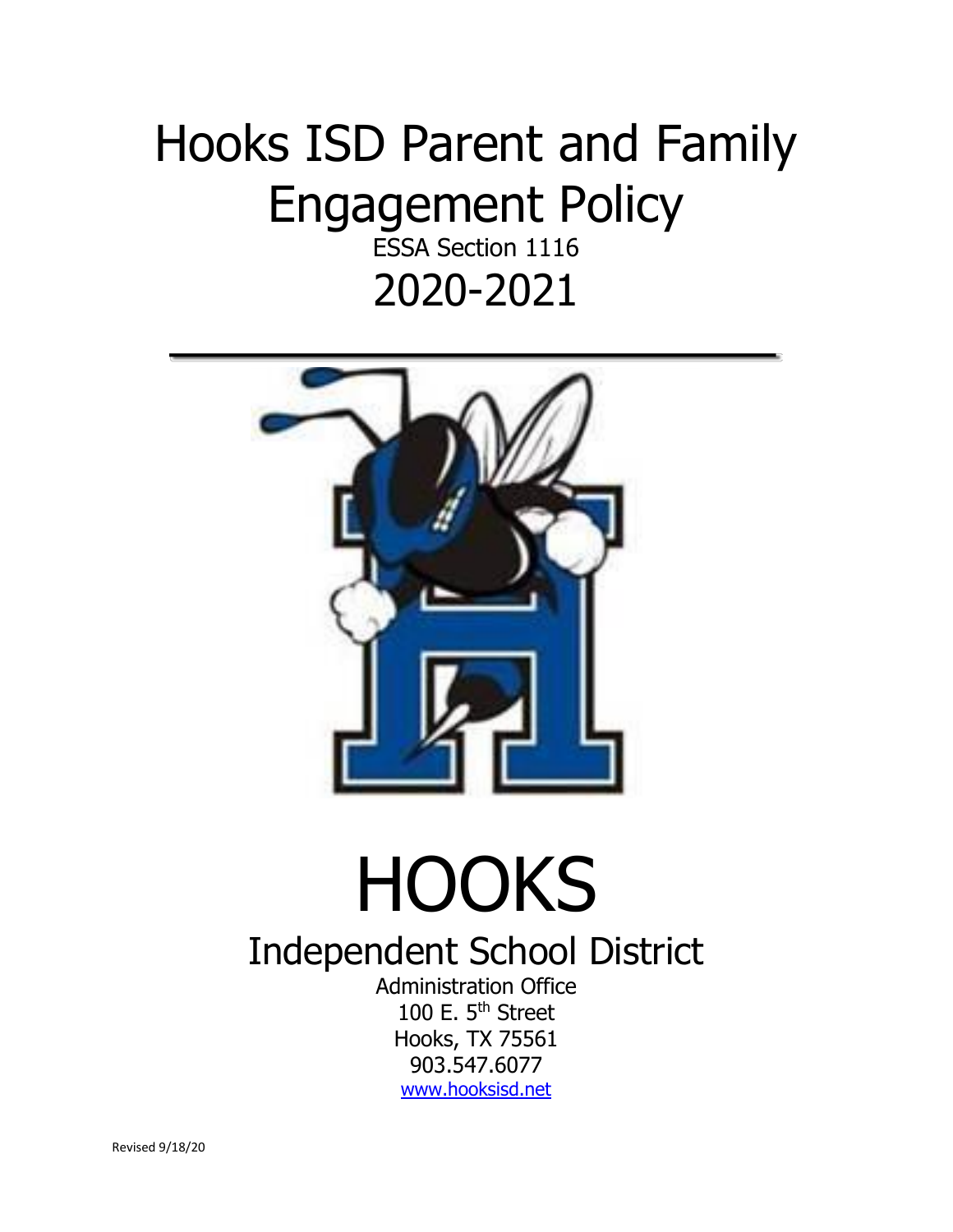- 1. Hooks ISD will reach out to all parents and family members and implement programs, activities, and procedures for the involvement of parents and family members in programs consistent with the requirements of ESSA Section 1116. Such programs, activities, and procedures shall be planned and implemented with meaningful consultation with parents of participating children. Section 1116  $(a)(1)$
- Remind app, DoJo messages and information, District Facebook page, Skyward online gradebook, email, and website postings will be used to keep parents abreast of the latest information concerning their child's progress.
- At least once yearly, face-to-face parent-teacher conferences will be scheduled for parents of each Hooks ISD student. If the face-to-face format is not possible for the parent, the parent may choose to communicate by phone or email. Teachers will maintain a log of parent-teacher communications.
- At transition points such as preschool to kindergarten, elementary to middle, or middle to high school, Hooks ISD campuses will invite parents to transitioning activities so that students and parents will understand what to expect next.
- Hooks ISD will host Meet the Teacher at the elementary and junior high campuses, prior to school opening, at which families can meet their children's teachers, tour the school building and meet other parents.
- Hooks ISD will clearly communicate school policies to all families in their home languages.
- Hooks ISD will maintain a parent "suggestion or comment" box (electronic) for families to anonymously provide their questions, concerns and recommendations.
	- 2. Hooks ISD receives Title I, Part A funds. Our goal is to plan and implement effective parent and family involvement activities to improve student academic achievement and school performance. Therefore, Hooks ISD will develop jointly with, agree on with, and distribute to parents and family members of participating children a written parent and family engagement policy. Section 1116 (a)(2)
	- $\circ$  The policy shall be incorporated into the local educational agency's plan developed under section 1112 (District Improvement Plan),
	- $\circ$  The policy will establish the LEA's expectations and objectives for meaningful parent and family involvement.
	- A parent survey requesting input from parents on meaningful parent and family involvement activities was conducted in February of 2019.
	- Hooks ISD'S Parent and Family Engagement policy for the 19-20 school year was evaluated at the District Site-Based June 2020 meeting. At the Hooks ISD'S September meeting, the committee (consisting of parents, community members, and staff) will use the findings from the June evaluation, the spring parent survey, and current committee input to develop the 20-21 PFE policy.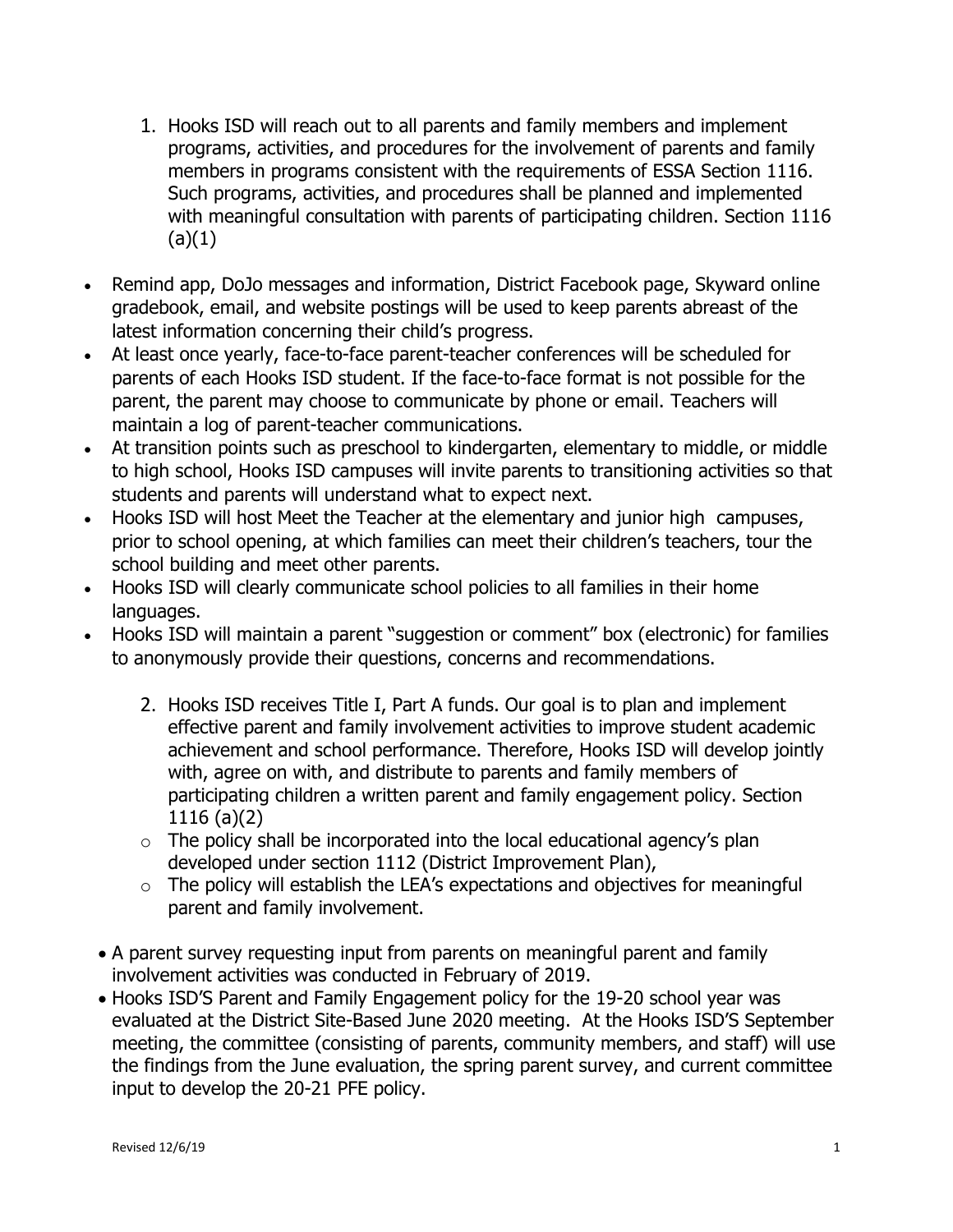- Afterwards, the 20-21 PFE policy will be posted on the school website, parents will be provided notification of the posting and that a written copy of the PFE policy is available upon request. Additionally, copies of the policy will be available in the office of each campus and the city hall office.
	- 3. Hooks ISD will involve parents and family members in jointly developing the Hooks ISD District Improvement Plan under section 1112, and the development of support and improvement plans under paragraphs (1) and (2) of section 1111(d). Section 1116 (a)(2)(A)
- Parents and family members will be enlisted for membership of Hooks ISD District Site-Based Committee. The committee will meet at least four times per year wherein it will develop the Comprehensive Needs Assessment, develop the District Improvement Plan (DIP), monitor formative assessments of the DIP strategies/activities, and eventually conduct a summative assessment/evaluation of the DIP. The committee will hold at least one public meeting after receipt of the Texas Academic Performance Report, and additional parental input for the plan will be sought at that time.
	- 4. Hooks ISD will provide the coordination, technical assistance, and other support necessary to assist and build the capacity of all participating campuses within the district, in planning and implementing effective parent and family involvement activities to improve student academic achievement and school performance, which may include meaningful consultation with employers, business leaders, and philanthropic organizations, or individuals with expertise in effectively engaging parents and family members in education. Section 1116 (a)(2)(B)
	- Hooks ISD will maintain district-business partnerships to provide students mentoring, internships and onsite, experiential learning opportunities.
	- Hooks ISD will connect students and families to service-learning projects in the community.
	- Hooks ISD will provide a personal greeting and welcome packet for all parents visiting the district, including important district/campus contact information and a school district calendar.
		- 5. Hooks ISD will coordinate and integrate parent and family engagement strategies under Title I, Part A, to the extent feasible and appropriate, with other relevant Federal, State, and local laws and programs, including public preschool programs, and conduct other activities, such as parent resource centers, that encourage and support parents in more fully participating in the education of their children; Section 1116 (a)(2)(C) and Section 1116 (e)(4)
	- Through district-community partnerships, Hooks ISD will facilitate families' access to community-based programs to ensure that families have resources to be involved in their children's education.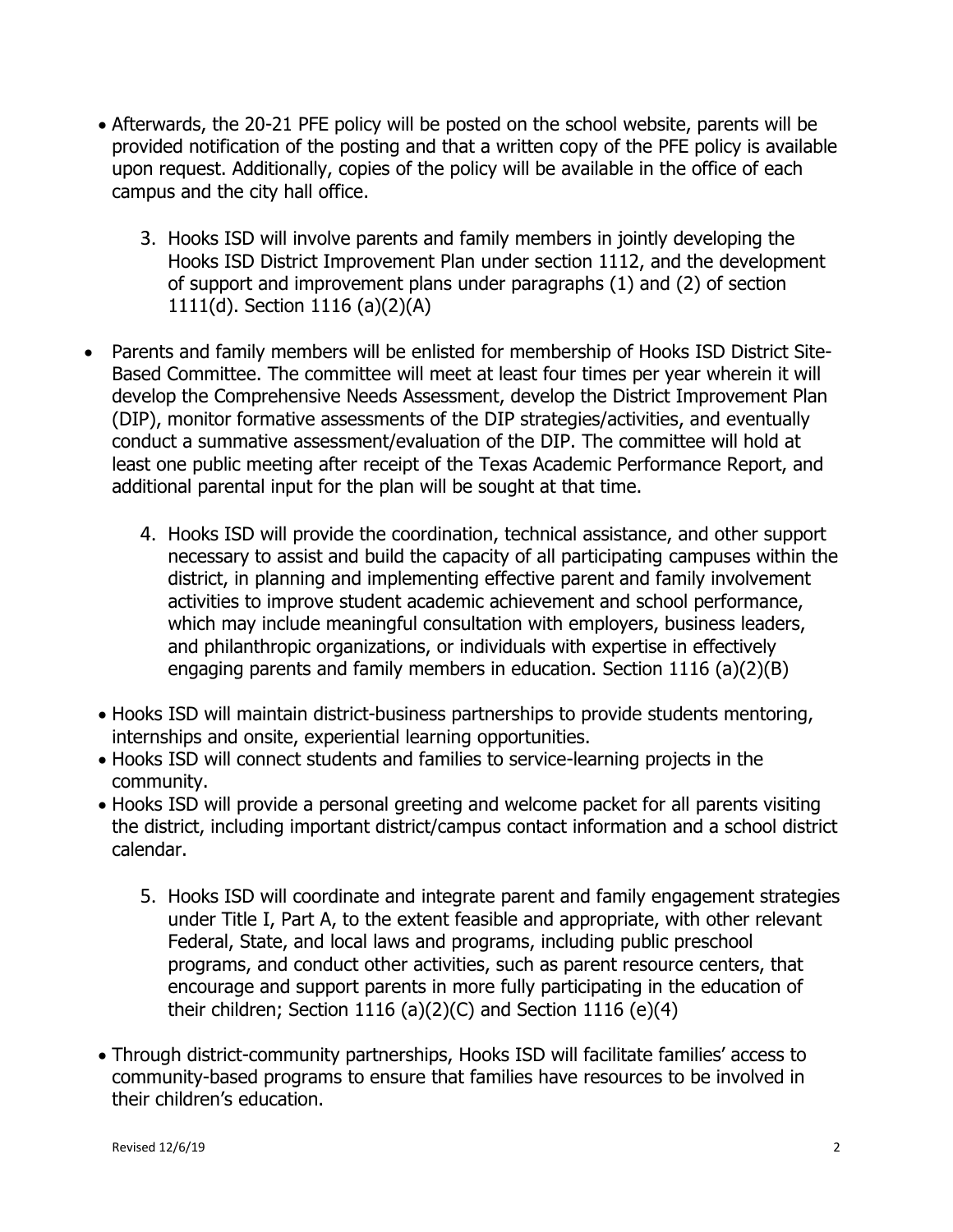- Hooks ISD will invite community partners to share resources at student/parent events.
- When possible, parent involvement meetings will be coordinated among booster clubs, special education, ESSA, migrant, ESL, etc.
	- 6. Hooks ISD will conduct, with the meaningful involvement of parents and family members, an annual evaluation of the content and effectiveness of the parent and family engagement policy in improving the academic quality of all schools served under this part, including identifying— Section 1116 (a)(2)(D)
	- o barriers to greater participation by parents in activities authorized by this section (with particular attention to parents who are economically disadvantaged, are disabled, have limited English proficiency, have limited literacy, or are of any racial or ethnic minority background);
	- $\circ$  the needs of parents and family members to assist with the learning of their children, including engaging with school personnel and teachers; and
	- o strategies to support successful school and family interactions;
	- Hooks ISD'S Parent and Family Engagement policy for the 19-20 school year shall be evaluated at the District Site-Based June 2020 meeting. Barriers to greater participation by parents in activities (as indicated above), needs of parents to assist with the learning of their children, and strategies to support successful school/family interactions will be discussed. Afterwards, a summary of the 19-20 PFE policy evaluation findings will be posted on the school website, and notification will be made advising parents of this posting.
		- 7. Hooks ISD will use the findings of such evaluation to design evidence-based strategies for more effective parental involvement, and to revise, if necessary, the parent and family engagement policies; and Section 1116 (a)(2)(E)
	- Evidence-based strategies, suggested by parents and other committee members, from the evaluation of the Hooks ISD PFE 19-20 policy will be used to update and develop the 20-21 PFE policy and parent and family engagement program in September 2020.
		- 8. Hooks ISD will involve parents in the activities of the campuses served under this part, which may include establishing a parent advisory board comprised of a sufficient number and representative group of parents or family members served by the local educational agency to adequately represent the needs of the population for the purposes of developing, revising, and reviewing the parent and family engagement policy and provide such other reasonable support for parental involvement activities under this section as parents may request. Section 1116 (a)(2)(F) and Section 1116 (e)(14)
- Hooks ISD has a Parent Booster Club, Band Booster Club, Athletic Booster Club, Ag Booster Club, and various other parent-led organizations. Title I, Part A information is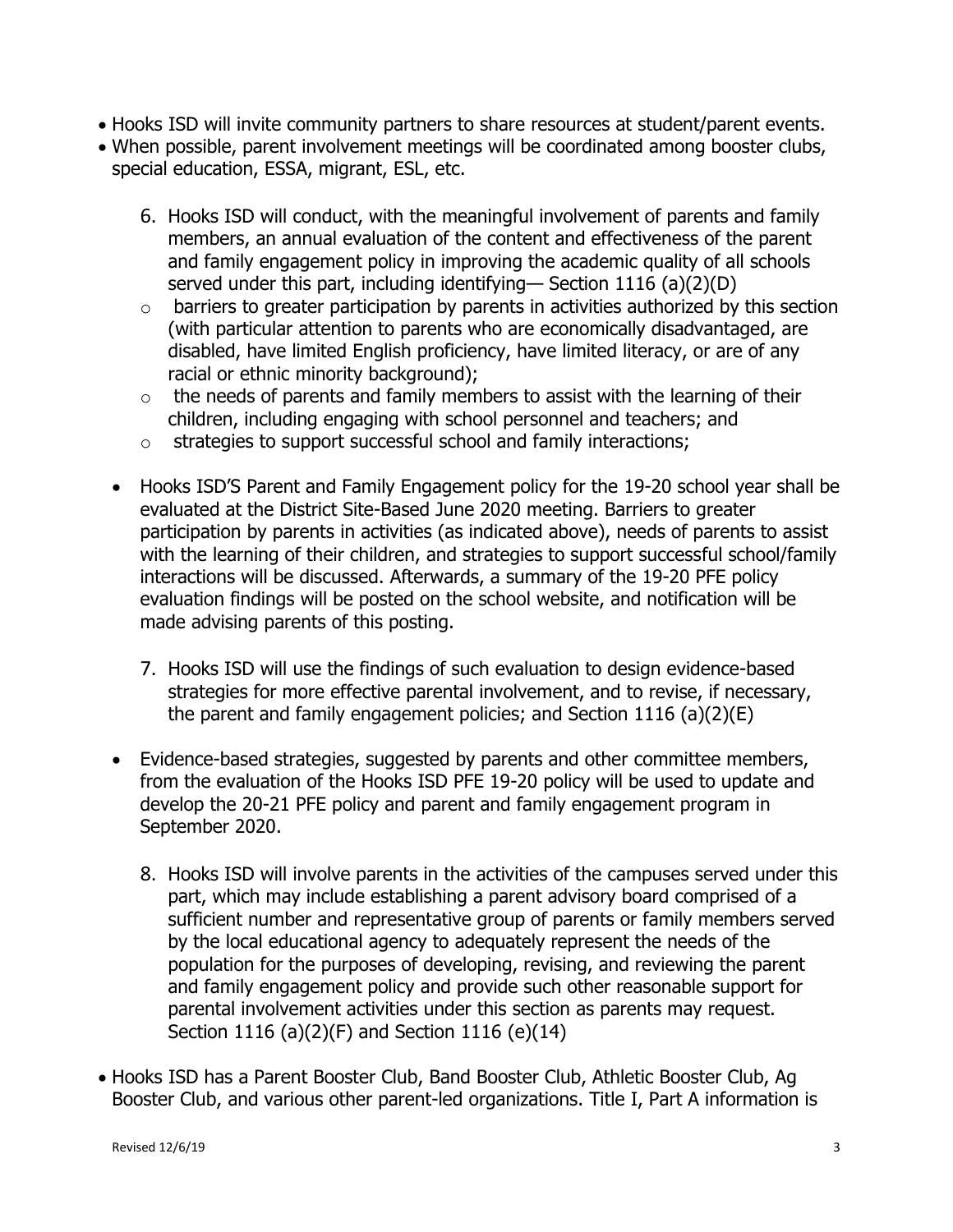disseminated at the campuses through their Annual Title I meetings. To solicit parent participation at the Annual Title I Meeting, publicity concerning the annual meetings is distributed to all parent-led organizations. Parent invitations for the annual Title I meetings are also advertised through social media platforms, Skyward email and remind messaging.

- Hooks ISD will conduct a survey of parents to identify volunteer interests, talents and availability, matching these resources to school programs and staff-support needs.
- Hooks ISD will create volunteer recognition activities such as events, certificates and thank-you cards.
- Hooks ISD shall provide other reasonable support for parental involvement activities. Parents can make such requests by contacting the superintendent's office by email, in person, or by phone. Support can be transportation, translation services, physical access, printed materials, etc.
	- 9. To ensure effective involvement of parents and to support a partnership among the campus involved, parents, and the community to improve student academic achievement, Hooks ISD shall: Section 1116 (e)

(i) provide assistance to parents of children served by the local educational agency, as appropriate, in understanding such topics as the challenging State academic standards, State and local academic assessments, the requirements of the parent and family engagement program, and how to monitor a child's progress and work with educators to improve the achievement of their children; Section 1116 (e) $(1)$ 

- Hooks ISD will offer opportunities to inform families of the State academic standards children are expected to meet in each grade level. These opportunities will include how the campuses use progress monitoring and benchmarking to prepare individualized, targeted instruction to assist students in meeting these challenging standards.
- Parents will be advised of how to monitor their child's progress through weekly grades, progress reports, and six-week's grades.
- Parents will be asked to provide suggestions for educators in how educators might improve instruction to raise achievement levels for their children.
- The requirements of the parent and family engagement program will be discussed at the annual Title I meetings at the campuses.

(ii) provide materials and training to help parents to work with their children to improve their children's achievement, such as literacy training and using technology (including education about the harms of copyright piracy), as appropriate, to foster parental involvement; Section 1116 (e)(2)

 Hooks ISD will provide opportunties and materials for parents on specific subject matter/curriculum at the appropriate grade level for their children and information as to what parents can be doing to support their child's learning.